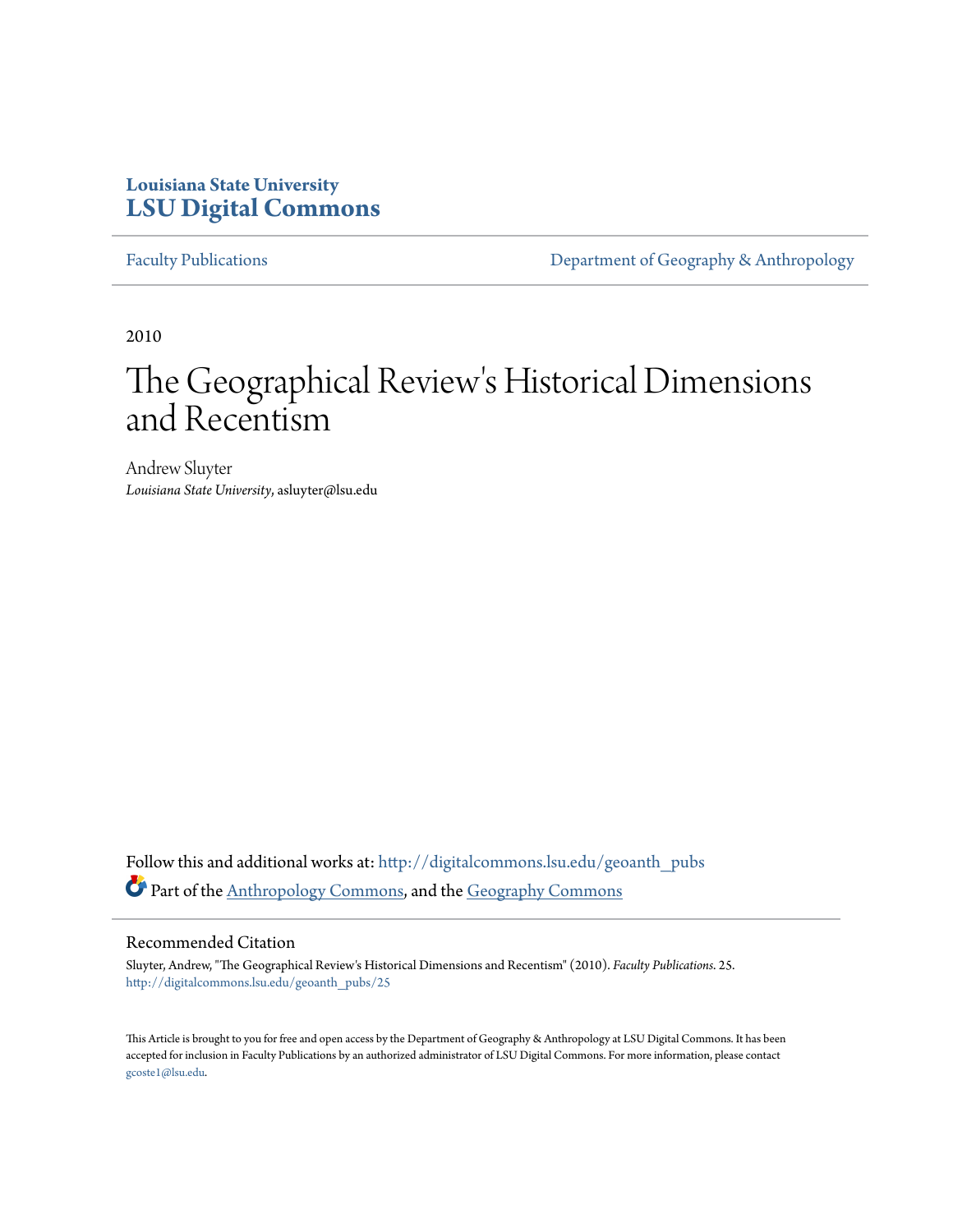## **THE** *GEOGRAPHICAL REVIEW'***S HISTORICAL DIMENSIONS AND RECENTISM\***

## **ANDREW SLUYTER**

*T*he *Geographical Review* possesses many long-standing strengths that are well worth celebrating in this centennial volume. This essay complements the series of forthcoming essays, with a focus on the *Geographical Review*'s commitment to the historical dimension and the resulting insights into present-day issues often lacking elsewhere. For example, content analysis has revealed that since 1980 the *Annals of the Association of American Geographers, Transactions of the British Institute of Geographers,* and *Progress in Human Geography* have shifted toward an overwhelming emphasis on the present and recent past (Jones 2004). Some have even coined terms such as "recentism" and "temporal parochialism" to describe what seems to be a general tendency for "scholarship on social topics [to focus] increasingly on later periods at the expense of earlier ones" (Smith 2009, 114; see also Sluyter 2005b). Those critics argue that, ironically, an exclusive focus on high modernity and the present actually hinders understanding those periods because some of their most salient characteristics emerged out of the immense disjuncture between premodern and early modern times. As Carl Sauer wrote in this journal many decades ago, "We may yet best delineate the basic traits of this land and its peoples from its prehistoric geography and from its geography of the sixteenth century" (1941, 354).

Many readers may believe that the *Geographical Review* is immune to recentism. Yet even geography periodicals that inherently focus on the past, such as the *Journal of Historical Geography,* have come to emphasize research on high modernity, with the majority of articles on the early 1800s through the mid-1900s (Jones 2004). Others have noted a similar trend in *Environmental History* as well as urban geography and history journals (Sluyter 2005b; Smith 2009). The possible institutional reasons for recentism, its relationships to broader intellectual movements, and other such issues beg extended discussion, but they would pertain to the *Geographical Review* as much as to other academic journals. The mandated brevity of this essay allows for much more limited goals: first, determination of whether the *Geographical Review* has also succumbed to recentism; and second, illustration of the merits of resisting it.

To test whether the *Geographical Review* has succumbed to recentism since I drew a random sample of fifty issues published between January 1916 and October

*The Geographical Review* 100 (1): 6-11, January 2010 Copyright © 2010 by the American Geographical Society of New York

<sup>\*</sup>Thanks to the past editors of the *Geographical Review* for providing inspiration ever since I was an undergraduate at the University of British Columbia, where various faculty members encouraged me to read its engaging articles. Thanks also to the current editor, Craig Colten, for conceiving this series of essays as well as to Rhys Jones and Alf Siemens for providing feedback on a draft.

Dr. Sluyter is an associate professor of geography at Louisiana State University, Baton Rouge, Louisiana 70803.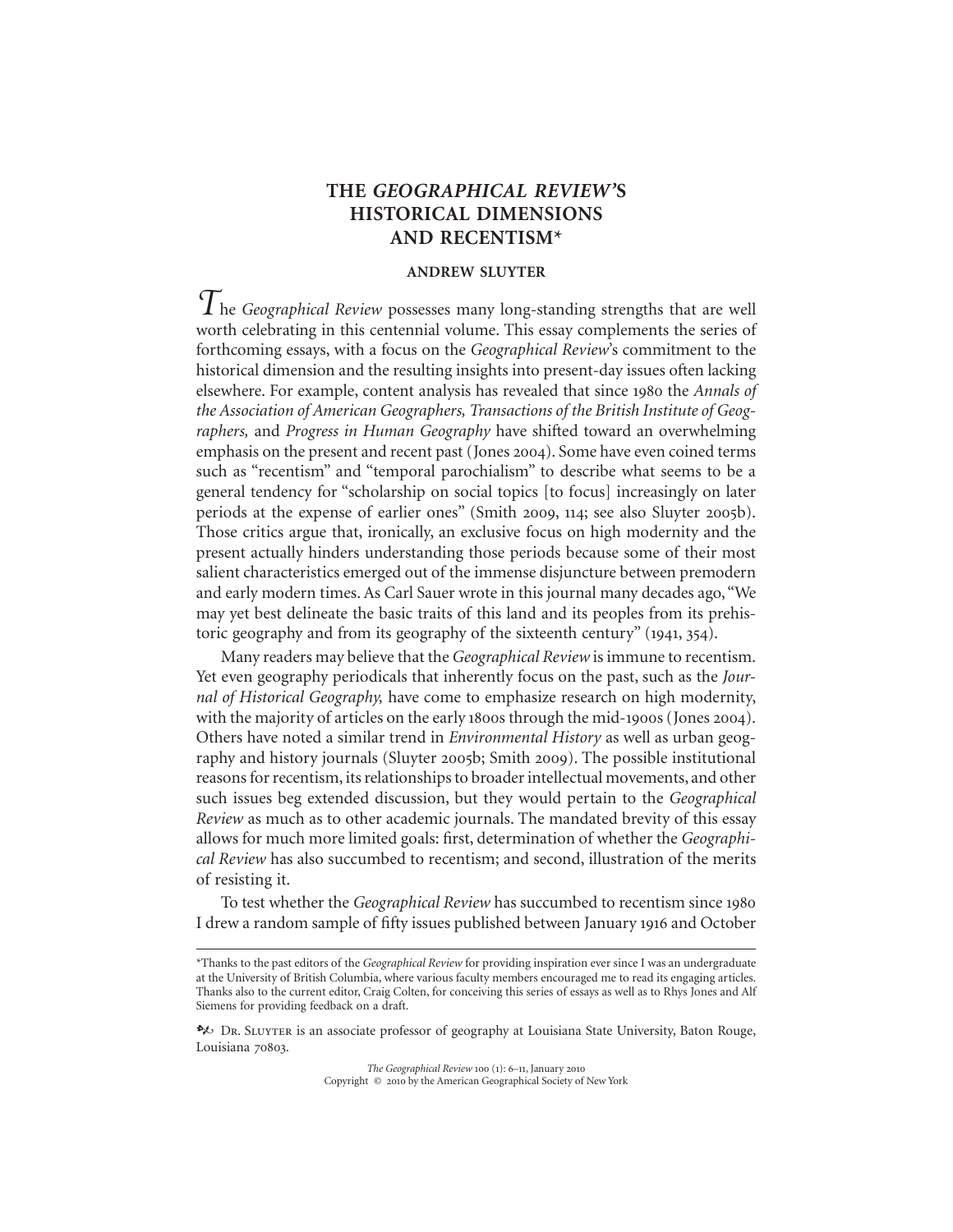Table I—Recentism in a Sample of *Geographical Review* Articles and Notes  $(n = 50)^a$ 

| PERIOD OF<br><b>PUBLICATION</b> | <b>NUMBER</b><br>OF YEARS | <b>RECENTISM INDEX</b> |         |      |        |                                     |
|---------------------------------|---------------------------|------------------------|---------|------|--------|-------------------------------------|
|                                 |                           | Maximum                | Minimum | Mean | Median | <b>STANDARD</b><br><b>DEVIATION</b> |
| 1916–2008                       | 93                        | 1.00                   | 0.25    | 0.77 | 0.78   | 0.19                                |
| 1916–1979                       | 64                        | 1.00                   | 0.25    | 0.74 | 0.71   | 0.20                                |
| 1980-2008                       | 29                        | 1.00                   | 0.71    | 0.86 | 0.86   | 0.10                                |

<sup>a</sup>All statistics were generated using Microsoft Office Excel 2007.



Fig. 1-The *Geographical Review's* Recentism Index, 1916-2008 ( $n = 50$ ; graph and exponential trendline generated with Microsoft Office Excel 2007). (Graph by the author)

2008.<sup>1</sup> Content analysis of those issues involved perusal of all their human geography research articles, "Geographical Record" notes, and "Geographical Field Notes," including methodological items oriented toward human geography. The analysis excluded book reviews, conference reports, editorials, correspondence, award announcements, obituaries, and articles dealing with purely mathematical cartography or biophysical phenomena, whether reporting on substantive research or on methodological research. I then categorized each item according to the presence or absence of analytic engagement with data predating 1800, the year that nominally signals the emergence of high modernity (Sluyter 2005b). For each issue, division of the number of items lacking pre-1800 analysis by the total number of items established its Recentism Index ( $\overline{R1}$ ). Theoretically, the  $\overline{R1}$  can range from 0.00 up to 1.00, the latter indicating perfect recentism. The sample's actual ri, however, ranges from a low of 0.25 ( $n = 1$ ) to a high of 1.00 ( $n = 12$ ).

Table I and Figure 1 demonstrate that the *Geographical Review*, like other leading geography journals, has been affected by recentism. Comparing the period before  $1980$  to the subsequent period, the mean  $R1$  increases from 0.74 to 0.86, the minimum  $\overline{R}$  increases from 0.25 to 0.71, and the standard deviation decreases from 0.20 to 0.10. As those summary statistics and the graph both make clear, since 1980 fewer articles in the average issue deal with the past beyond 1800, and fewer issues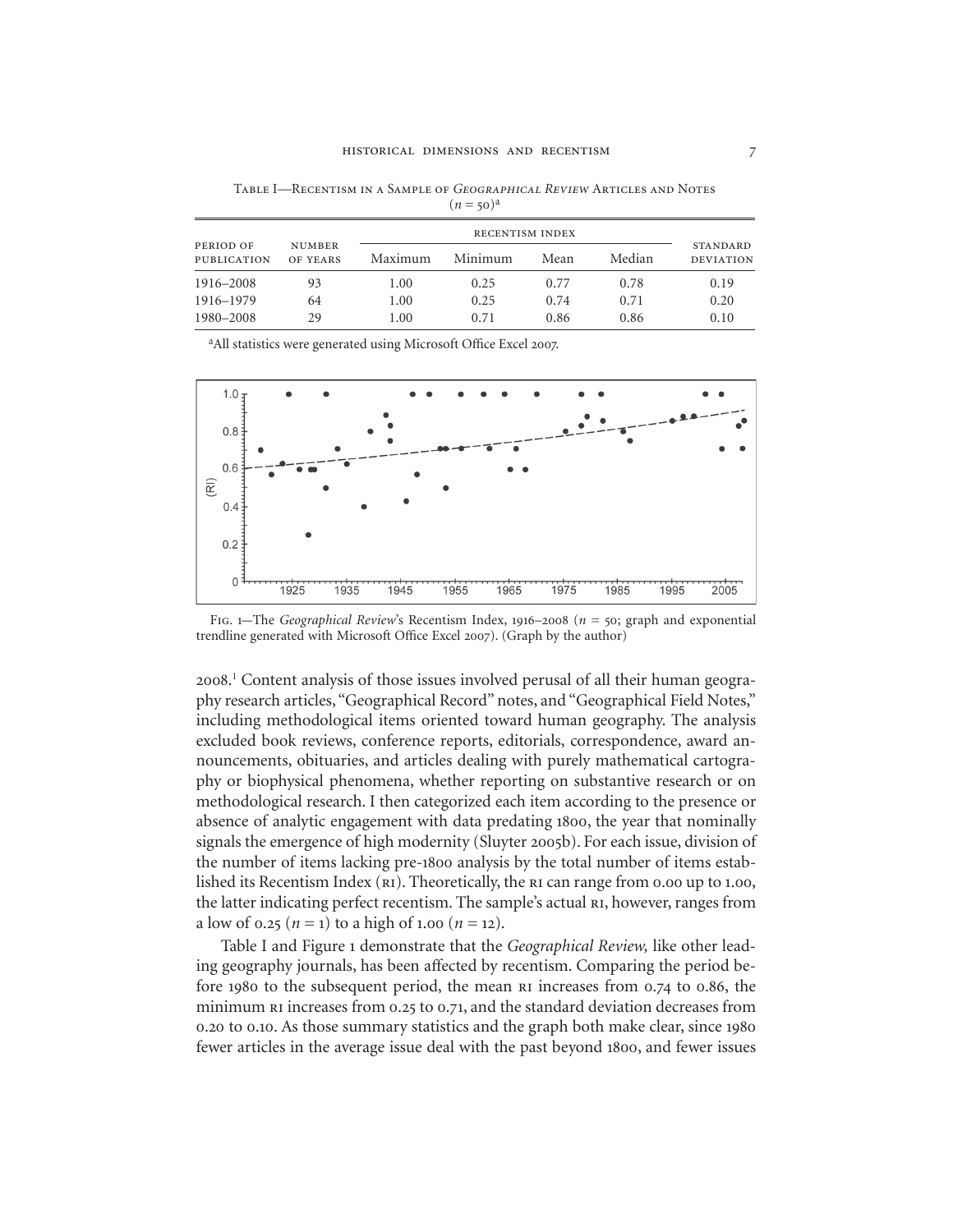

Fig. This map of the Yucatán, published nearly a century ago by Ellsworth Huntington in the *Bulletin of the American Geographical Society,* illustrates how that region has long featured in research by high-profile scholars and the AGS. Source: Huntington 1912, 802. (Reproduced by permission of the American Geographical Society)

deviate far from the average. The no-more-than-minimal concave curvature of the trendline indicates a nearly linear, centennial trend toward recentism.

Not all research topics should necessarily involve pre-1800 data, of course, and thus no individual article ever deserves the label "recentist." Yet the general decline of a long-term perspective in the discipline does merit that term and concern over the intellectual costs. Illustration with examples makes the best case for the value of maintaining a long-term perspective, although length constraints allow but one.<sup>2</sup>

The *Geographical Review* has published a long run of articles on nature/society processes in the Yucatán Peninsula of Mexico, Guatemala, and Belize (Figure 2). Some of the authors are among the discipline's best known researchers, the others thus in famous company.<sup>3</sup> All in some way engage the abiding pair of questions Edward Higbee posed more than half a century ago in "Agriculture in the Maya Homeland": "What made that region so eminently suitable for the development of the Old Mayan Empire? Why has modern man avoided it to this day?"  $(1948, 458 - 459).$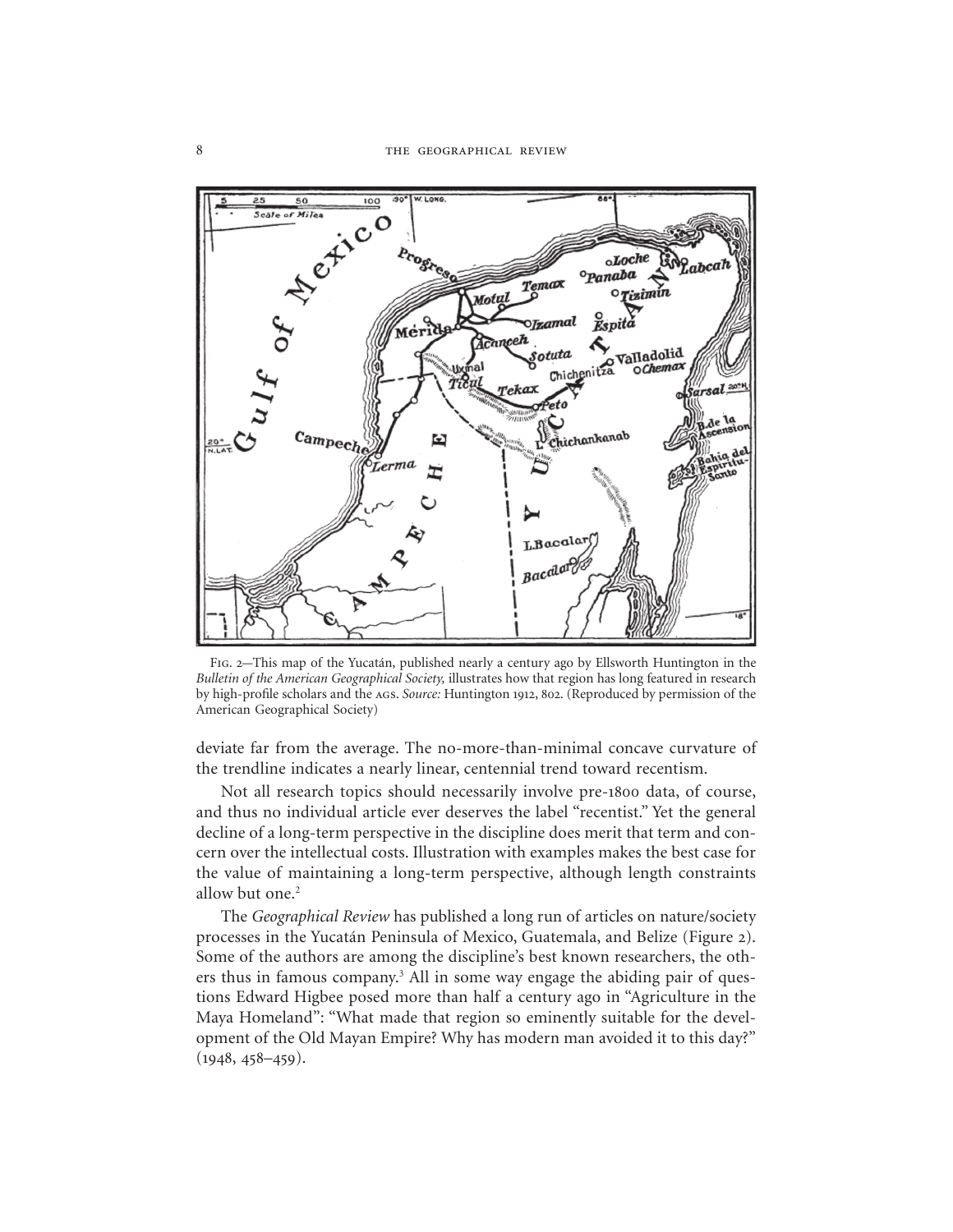Higbee was building on previous contributions to the *Geographical Review* and its forerunner, the *Bulletin of the American Geographical Society.* Two decades previously, in "The Population of Ancient America," Herbert Spinden had used what was then known of the precolonial settlement pattern to estimate that Maya population had peaked at a minimum of 8 million toward the end of the Classic period (200-900 C.E.) and that the Yucatán of that time had been "one of the most densely peopled parts of the world" (1928, 651). In doing so, Spinden concluded that the racially and environmentally determinist work of Ellsworth Huntington did not "seem to meet the known facts"  $(p. 649)$ . Among the more than two dozen articles that Huntington published in the *Geographical Review* and its forerunner, an article on "The Peninsula of Yucatan" had argued that "the degree of energy and initiative is almost directly in proportion to the amount of Spanish blood. The pure Indian is a quiet, slow being, inoffensive and retiring unless abused. He never seems to work unless compelled. . . . Possibly the heat has something to do with it, but there seems ground for believing that it is the uniformity of the temperature quite as much as its degree"  $(1912, 812-813)$ .

Research on the vestiges of ancient agricultural fields, however, eventually revealed that the Maya had been industrious enough to convert the Yucatán into highly productive, densely settled landscapes during the Classic period. In 1976 Billie Lee Turner II reported in the *Geographical Review* on his discovery and analysis of terraced fields and elaborated on their implications for understanding nature/society processes in the Yucatán; in 1983 Alfred Siemens did the same for intensive wetland agriculture. Recognition that the Maya had used such intensive cultivation systems rather than relying exclusively on extensive shifting cultivation partially answered the question Higbee posed in 1948 and supported Spinden's seemingly high estimate of more than 8 million people in what became a sparsely settled tropical lowland.

That research on the distant past has great consequences for understanding the nature/society processes of the present and recent past. Juanita Sundberg's "NGO Landscapes in the Maya Biosphere Reserve" reported on a discourse that nongovernmental organizations (ngos) employ to disempower local communities who want to grow food in that reserve. The discourse rests on the putatively scientific fact that the soil of the reserve is not arable and that agricultural clearance will therefore result in "severe environmental degradation in very short periods of time"  $(p, 396)$ . The Yucatán, argue the ngos, therefore remains suitable only for the support of extractive production such as the selective logging of mahogany and the gathering of allspice. Analysis of that current moment as a manifestation of longterm processes, however, reveals that the soil knowledge the ngos purvey has more to do with maintaining their power over local communities than with any natural characteristic of the forest soils. After all, the research of Siemens, Turner, and others has demonstrated that the landscapes of the Yucatán have been natural/social hybrids for many centuries, their vegetation, topography, and hydrology as much products of the labor and knowledge of generations of densely settled Maya agriculturalists as of the limestone bedrock and changing climate.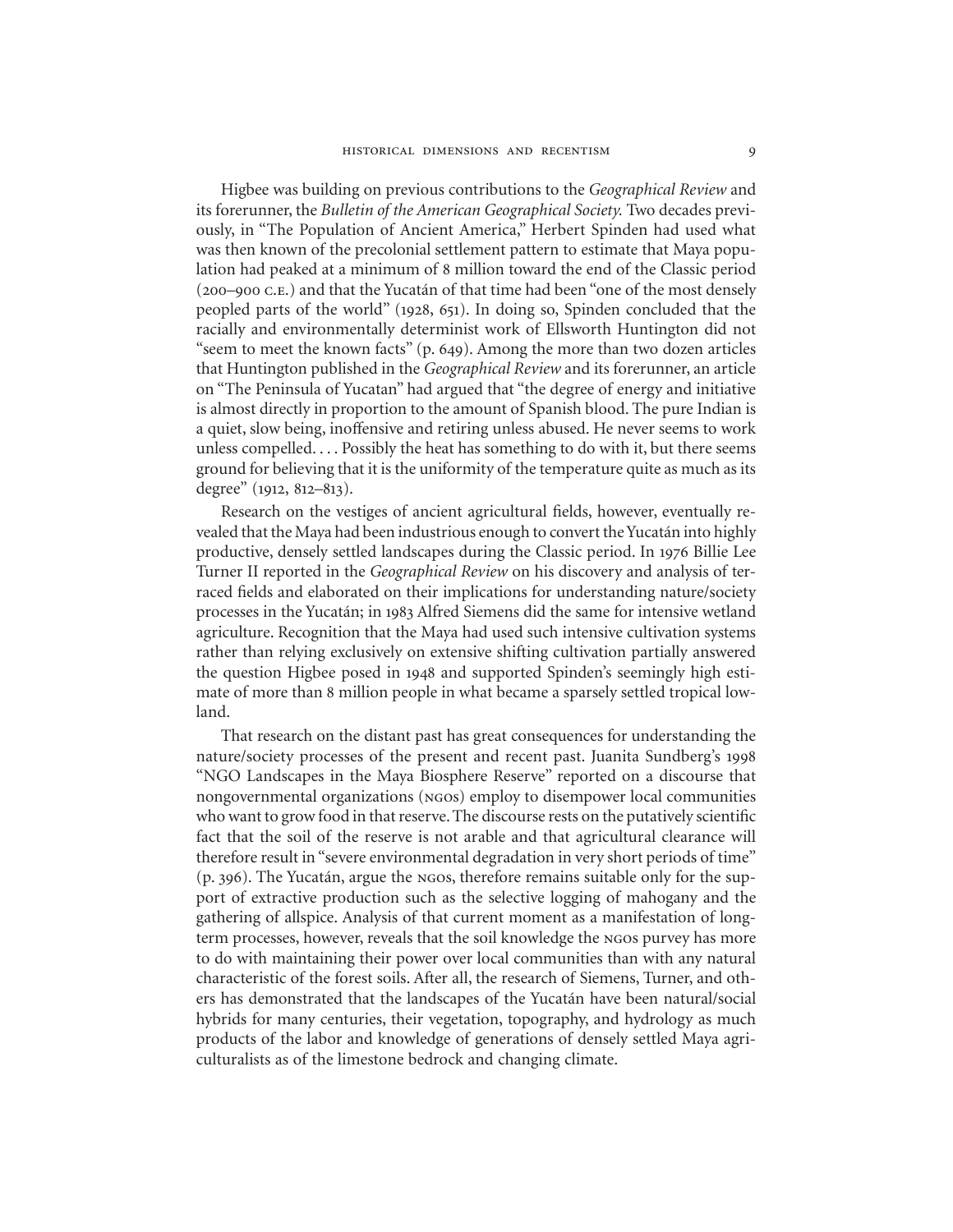James Blaut's 1999 article on "Environmentalism and Eurocentrism" generalized the lesson (Sluyter 2005a). Western colonizers have long employed racial and environmental determinism masquerading as objective science to categorize native peoples as unproductive and their lands as undeveloped, best used to produce exportable commodities rather than food for locals. Such colonialist practices first emerged during the disjunctures of early modern times but persist among the (post)colonial ngos of the Yucatán as well as among Huntington's academic scions (Sluyter 1999, 2003, forthcoming).

Recentism diminishes understanding of those and other long-term historical processes that still so profoundly impact the present. Examples range from geopolitics to global environmental change. Some geographers have certainly applied a long-term perspective to such topics (Turner and others 1990; Jones and Phillips ). Yet the trend line in Figure remains disturbing, and the current generation of *Geographical Review* contributors will hopefully help to reverse it through application of their considerable creativity and intellectual industry.

### **NOTES**

1. I used the random-number-generator function of Microsoft Office Excel 2007 to draw the 13.44 percent sample from 372 issues, normalized from the actual total of 402 issues in order to avoid bias toward the greater number of issues published annually before 1921: 12 per year from 1916 through 1919; 10 in 1920.

. For a broader range of examples of the value of a long-term perspective as well as discussion of the institutional and intellectual processes underlying recentism, see Jones 2004; Sluyter 2005a; Smith 2009.

. This brief discussion necessarily omits some items the *Geographical Review* has published on this topic as well as the many more relevant items published elsewhere.

#### **REFERENCES**

Blaut, J. M. 1999. Environmentalism and Eurocentrism. *Geographical Review* 89 (3): 391-408.

Higbee, E. 1948. Agriculture in the Maya Homeland. *Geographical Review* 38 (3): 457-464.

Huntington, E. 1912. The Peninsula of Yucatan. *Bulletin of the American Geographical Society* 44 (2):  $801 - 822$ 

Jones, R. 2004. What Time Human Geography? *Progress in Human Geography* 28 (2): 287-304.

Jones, R., and R. Phillips. 2005. Unsettling Geographical Horizons: Exploring Premodern and Non-European Imperialism. *Annals of the Association of American Geographers* 95 (1): 141-161.

Sauer, C. O. 1941. The Personality of Mexico. *Geographical Review* 31 (3): 353-364.

- Siemens, A. H. 1983. Wetland Agriculture in Pre-Hispanic Mesoamerica. *Geographical Review* 73 (2):  $166 - 181.$
- Sluyter, A. 1999. The Making of the Myth in Postcolonial Development: Material-Conceptual Landscape Transformation in Sixteenth-Century Veracruz. *Annals of the Association of American Geographers* 89 (3): 377-401.

-. 2003. Neo-Environmental Determinism, Intellectual Damage Control, and Nature/Society Science. *Antipode* 35 (4): 813-817.

———. a. Blaut's Early Natural/Social Theorization, Cultural Ecology, and Political Ecology. *Antipode* 37 (5): 963–980.

———. b. Recentism in Environmental History on Latin America. *Environmental History*  $(1)$ : 91-93.

———. Forthcoming. Engaging with the Politics of Determinist Environmental Thinking. *Progress in Human Geography* 34 (1).